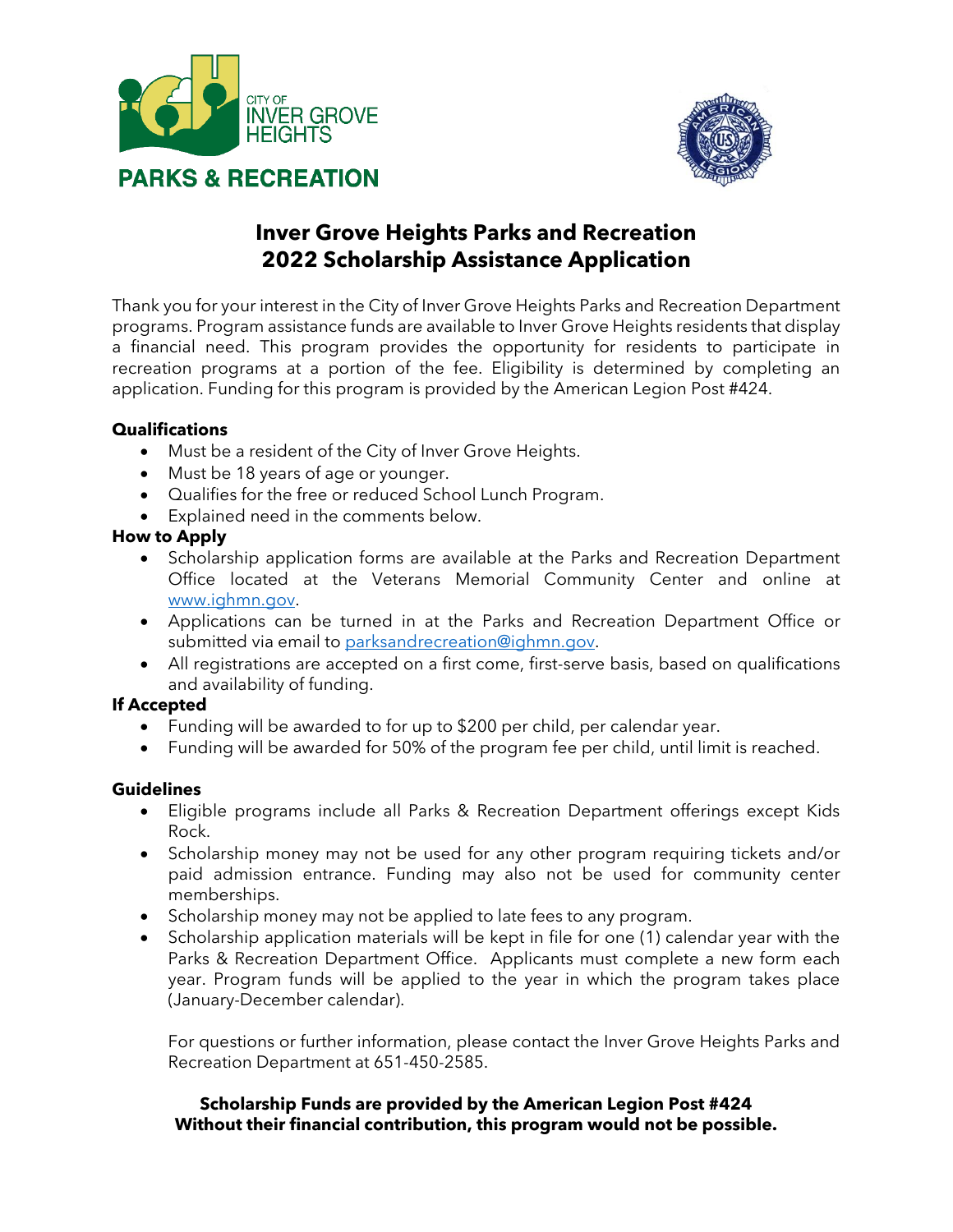#### **INVER GROVE HEIGHTS PARKS AND RECREATION 2022 SCHOLARSHIP APPLICATION**

| <b>Parent/Guardian</b>           |                  |                                                          |              |                           |  |  |
|----------------------------------|------------------|----------------------------------------------------------|--------------|---------------------------|--|--|
|                                  |                  |                                                          |              |                           |  |  |
| Phone Number: $(\_)$ ___________ |                  |                                                          |              |                           |  |  |
|                                  |                  |                                                          |              |                           |  |  |
|                                  |                  |                                                          |              |                           |  |  |
|                                  |                  |                                                          |              |                           |  |  |
| <b>Name of Child</b>             | <b>Birthdate</b> | <b>Name of</b><br>program you<br>want to<br>register for | Program<br># | Fee for<br>the<br>program |  |  |
|                                  |                  |                                                          |              |                           |  |  |
|                                  |                  |                                                          |              |                           |  |  |
|                                  |                  |                                                          |              |                           |  |  |
|                                  |                  |                                                          |              |                           |  |  |
|                                  |                  |                                                          |              |                           |  |  |

*Funding will be awarded for 50% of the program fee per child, until limit is reached.* 

| <b>PAYMENT TYPE:</b> Credit Card: WERE<br><b>Card Info</b> | (circle one) | <b>DISCOVER</b> | Cash | Check#<br>(made payable to VMCC) | <b>TOTAL: S</b> |
|------------------------------------------------------------|--------------|-----------------|------|----------------------------------|-----------------|
| Name on card                                               |              |                 |      | <b>Card Number</b>               |                 |
| <b>Signature</b>                                           |              |                 |      | <b>Expiration</b>                | Code            |

## **Please choose one option below**

- o My child participants in the Free and Reduced Lunch Program and is currently enrolled in School District #199 or #196
- o Other
	- o Please explain \_\_\_\_\_\_\_\_\_\_\_\_\_\_\_\_\_\_\_\_\_\_\_\_\_\_\_\_\_\_\_\_\_\_\_\_\_\_\_\_\_\_

Please add comments below to explain why you are requesting to receive a scholarship: